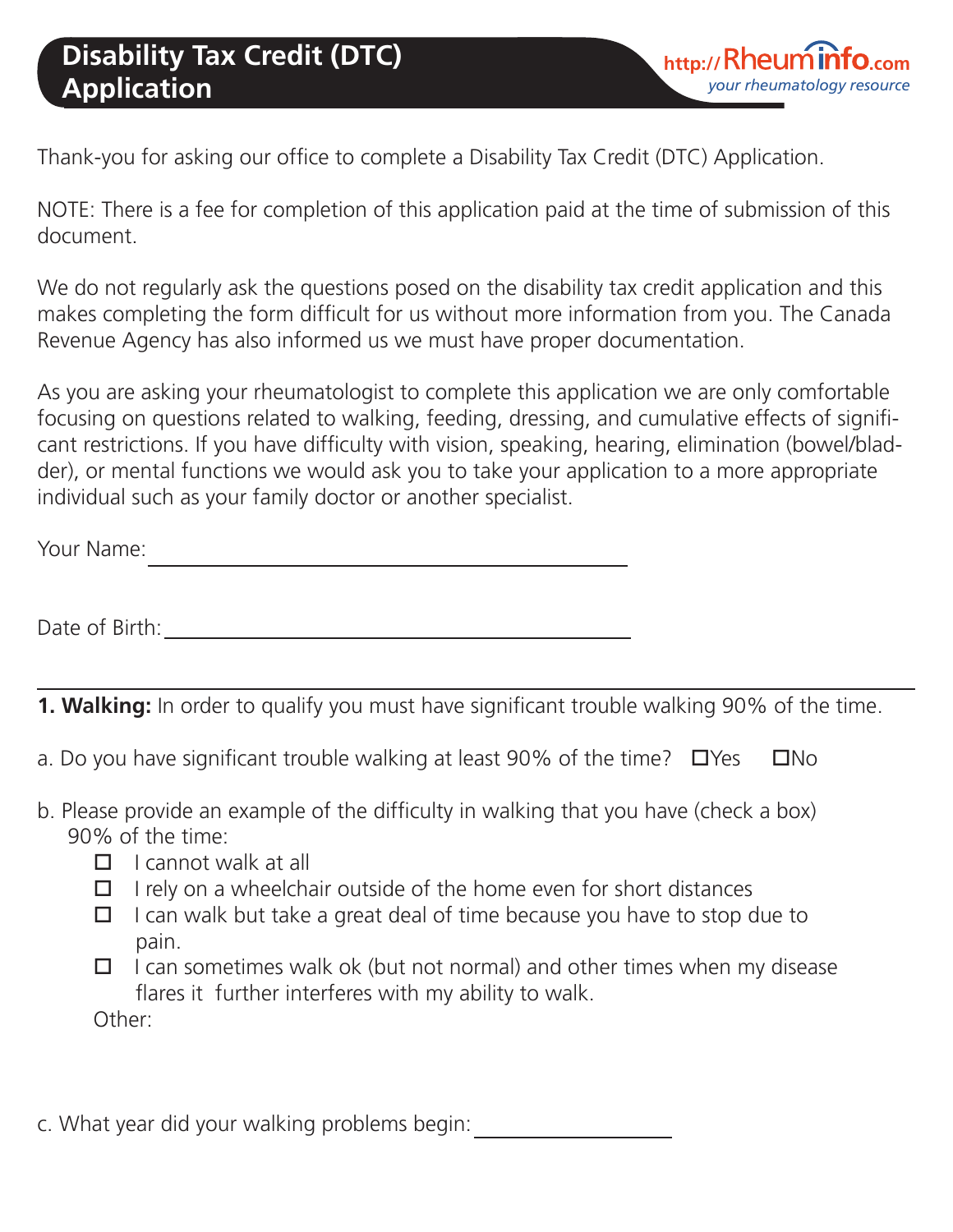- **2. Feeding:** In order to qualify you must have significant trouble feeding yourself 90% of the time.
- a. Do you have significant trouble feeding yourself at least 90% of the time?  $\Box$  Yes  $\Box$  No
- b. Please provide an example of the difficulty in feeding yourself that you have (check a box) 90% of the time:
	- $\Box$  I require tube feedings
	- $\Box$  It takes me at least 3 times the normal time to prepare meals due to significant pain and decreased strength
	- $\Box$  It takes me at least 3 times the normal time to feed myself due to significant pain and decreased strength
	- $\Box$  Other:
- c. What year did your feeding problems begin:
- **3. Dressing:** In order to qualify you must have significant trouble dressing yourself at least 90% of the time.
- a. Do you have significant trouble dressing at least 90% of the time?  $\Box$  Yes  $\Box$  No
- b. Please provide an example of the difficulty in dressing that you have (check a box) 90% of the time:
	- $\Box$  I cannot dress without help from another person every day
	- $\Box$  It takes me at least three times more than the normal time to dress due to pain and stiffness in my joints.
	- $\square$  Other:
- c. What year did your dressing problems begin:

## **4. Cumulative effect of significant restrictions**

- a. Do you have a physical impairment that has lasted or is expected to last for a continuous period of at least 12 months?  $\Box$  Yes  $\Box$  No
- b. Even with appropriate medication, therapy, and devices (canes/walkers etc) what areas do you feel that you are significantly restricted (must choose 2 to qualify to DTC).

| $\square$ Walking | $\Box$ Dressing | $\Box$ Feeding |
|-------------------|-----------------|----------------|
|-------------------|-----------------|----------------|

- c. Do these restrictions (walking, dressing, feeding) exist together at least 90% of the time?  $\Box$  Yes  $\Box$  No
- d. Does the effect of these restrictions significantly impair your abilities on a daily basis?  $\Box$  Yes  $\Box$  No
- e. What year did your problems begin: